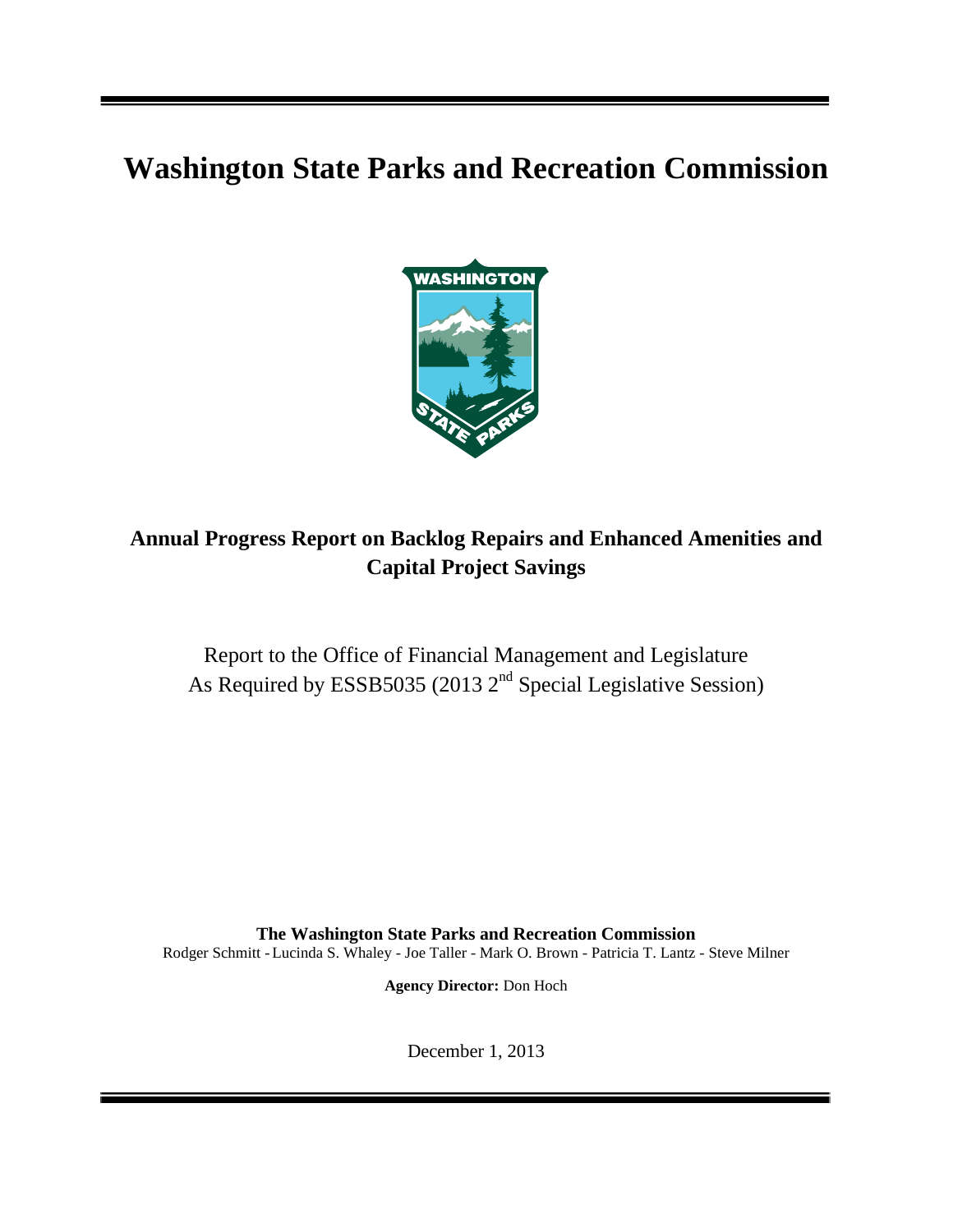### **State Parks Vision, Mission, and Core Values**

#### *Mission:*

The Washington State Parks and Recreation Commission cares for Washington's most treasured lands, waters and historic places. State parks connect all Washingtonians to their diverse natural and cultural heritage and provide memorable recreational and educational experiences that enhance their lives.

#### *Vision:*

Washington's state parks will be cherished destinations with natural, cultural, recreational, artistic and interpretive experiences that all Washingtonians enjoy, appreciate and proudly support.

#### *Core Values:*

The State Parks and Recreation Commission, its staff, partners, supporters and volunteers share core values that demonstrate a commitment to:

- Stewardship that preserves the State's natural, cultural, and ethnic heritage in perpetuity
- Universal access to recreation, education, artistic, and cultural opportunities in state parks
- Meaningful public engagement and participation in developing and operating the state park system
- Supporting one another as we work together to achieve the agency's mission
- $\bullet$  Excellence in all we do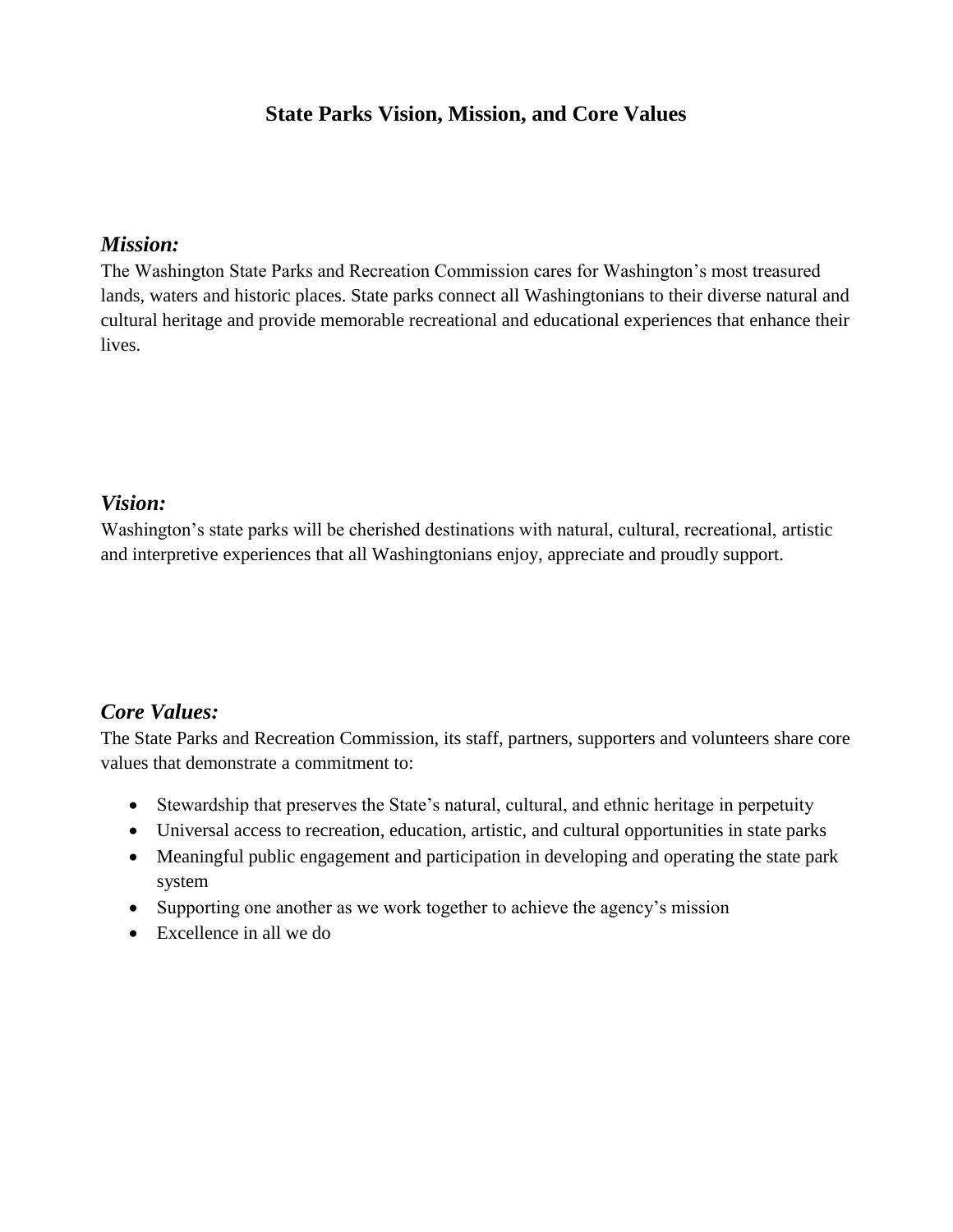# **Reporting requirement**

The Washington State Parks and Recreation Commission is submitting this report to the Office of Financial Management and Legislature in compliance with the following capital budget proviso (ESSB5035, Section 3114, Backlog Repairs and Enhanced Amenities):

*"(1) The appropriation is provided solely to reduce the backlog of deferred maintenance projects and for purchase, installation, and construction of park amenities that will produce additional park revenue. The State Parks Commission must limit charges against these capital appropriations for State Parks throughout this act for project management and indirect and overhead costs to no more than fifteen percent of total project costs. The State Parks Commission must provide an annual progress report each December 1st on achieving these savings and the progress in reducing the backlog of deferred maintenance."*

# **Introduction**

This report addresses the budget proviso in two parts:

- 1. Progress Reducing Deferred Maintenance Backlog, and
- 2. Limiting Charges for Project Management, Indirect, and Overhead Costs

The proviso requires the Commission to provide the Legislature a report on December 1, 2013 and December 1, 2014. This first annual report includes only the first five months of the biennium, so progress on reduction of the deferred maintenance backlog at this point is modest. Nonetheless, this report describes what has been done during this first short reporting period. This first report describes positive management steps State Parks has begun to better control direct and indirect capital project implementation costs. A quantification of process improvements and resulting actual cost savings will be possible as part of the December 2014 report. This first report also describes initiatives the agency has undertaken to better understand the nature and extent of its aging "built facilities" inventory and to determine appropriate ways to make stewardship of these facilities more financially sustainable, given historically limited capital funding levels.

The second paragraph of the proviso requires the Commission to report progress installing cabins and yurts in state parks. That portion of the proviso requires a separate progress report to the Legislature by November 30, 2014 so is not addressed in this report.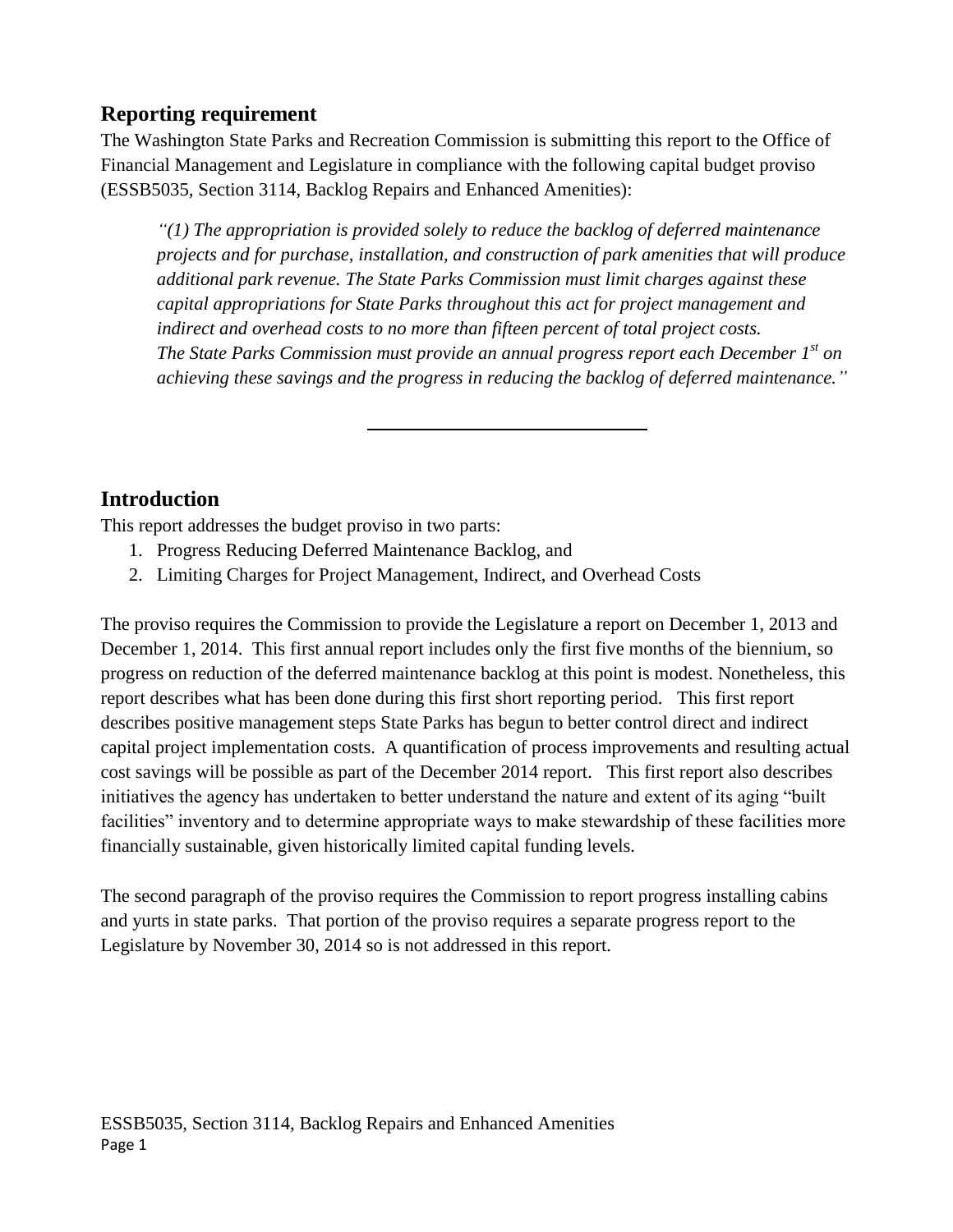# **Progress reducing deferred maintenance backlog**

#### Background

In 2001, State Parks completed an inventory and assessment if its facility assets, including buildings, roads, and utility infrastructure. A new inventory and assessment effort was initiated in 2012. This work has reached the point where preliminary system-wide analysis is now possible. So far, the facilities inventory has been limited to buildings only, while the condition of roadways and utilities infrastructure has been recalculated from data collected for the original 2001assessment. Preliminary results show an increased deferred maintenance backlog and declining facilities condition during the 12-year span. Deferred maintenance refers to major facilities maintenance activities with an expected life span of at least 13 years and otherwise meeting the Office of Financial Management's definition of a capital project. Table 1 compares highlights from the 2001 and 2013 condition inventories and assessments:

|  |  | Table 1: Comparison of 2001 and 2013 Facilities Inventory and Condition Assessments |
|--|--|-------------------------------------------------------------------------------------|
|  |  |                                                                                     |

| 2001                                         | 2013 (preliminary)                          |
|----------------------------------------------|---------------------------------------------|
| Total Number of Buildings: 2679              | Total Number of Buildings: 2742             |
| Total Replacement Value: \$1,065,500,327*    | Total Replacement Value: \$1,173,063,197    |
| Deferred Maintenance Backlog: \$372,911,517* | Deferred Maintenance Backlog: \$463,056,332 |
| Facility Condition Index: 65%**              | Facility Condition Index: 61%**             |

\* Adjusted for inflation

\*\* Facility Condition Index (FCI) =  $1 -$  Deferred Maintenance Backlog %

Preliminary results from the State Parks 2013 Facilities Condition Inventory and Assessment also revealed the following:

- More than one in four State-owned buildings in Washington are in State Parks' ownership  $(-28$  percent)
- For comparison, the average square footage of all State Park buildings in 2013 is about 1,140 square feet, whereas the average for University of Washington buildings is about 28,500 square feet
- The average age of buildings in state parks is more than 46 years with a 50-year typical lifecycle
- State Parks' Facility Condition Index has declined 4 percent overall in 13 years, due in large part to age and insufficient capital reinvestment
- State Parks' average Facility Condition Index is 61 percent
- State Parks has more than 770 historic buildings
- Over 54 percent of State Parks' maintenance backlog exists in six historic fortifications and the Saint Edward Seminary building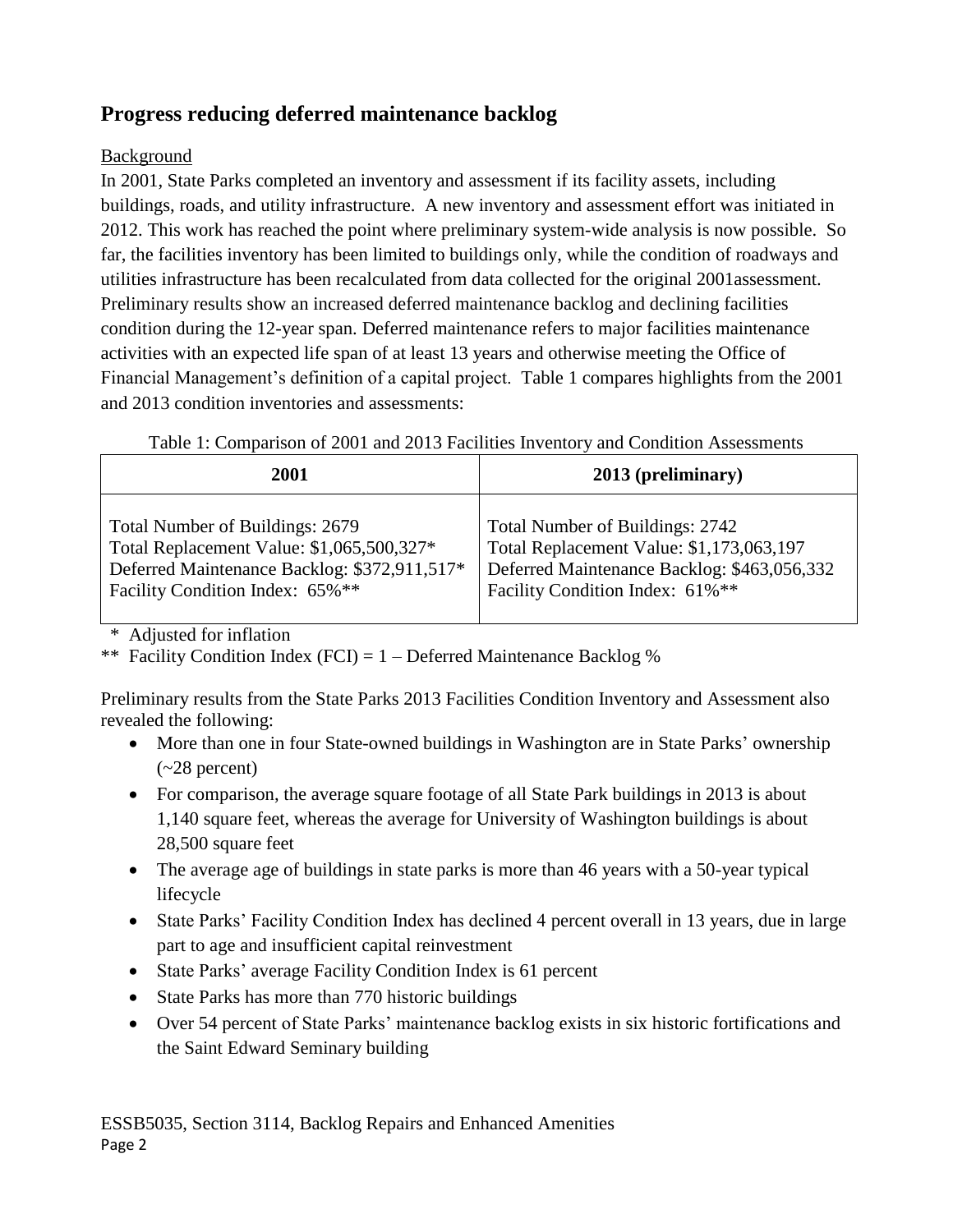During the next several months, agency staff will field-verify condition assessment data, in anticipation of incorporating results into the agency's 2015-17 capital budget request.

#### Progress to date

The Commission has allotted approximately \$7,000,000 of the \$9,404,000 capital appropriation for Backlog Repairs and Enhanced Amenities to address deferred maintenance. Agency staff has developed a prioritized list of 99 projects that are now underway or in the design and permitting processes (Appendix 1). Incorporating indirect and overhead expenses at no more than 15%, approximately \$5,950,000 is available for direct project expenses (e.g., design, permitting, materials, and labor). The prioritized list developed by agency staff includes projects with an aggregate cost of approximately \$ 6,694,700.

A list of projects larger than available funds was developed so that if a project proves unfeasible or cannot be completed within the current biennium, it can be dropped and the next highest priority project can be initiated.

Projects have been divided into the following general categories:

- $\bullet$  Building repair and replacement  $-40$  projects
- Electrical repair and replacement 8 projects
- General facility or Grounds repair and replacement  $-14$  projects
- Marine access and use repair and replacement  $-12$  projects
- Roof replacement  $-13$  projects
- Sewer repair and replacement  $-9$  projects
- Water system repair and replacement  $-3$  projects

Progress completing these projects as of November 30, 2013 is as follows:

- 3 projects have been completed
- 12 projects have purchased materials or are under construction
- 84 projects are in review for permitting needs or underway in permitting process

#### Initiatives currently underway

State Parks has undertaken a series of initiatives to better understand its inventory of facilities and develop ways of addressing declining condition and maintenance backlog.

#### *Facilities Condition Assessment Initiative*

In response to mounting deferred maintenance costs, State Parks has undertaken a comprehensive initiative to inventory and assess the condition of its collection of buildings, utilities, roadways and other infrastructure. The Facility Condition Assessment Initiative includes developing two facilities management tools to track and inform stakeholders of the agency's progress in reducing the backlog of maintenance needs. The first is a free Geographic Information System (GIS) mapping application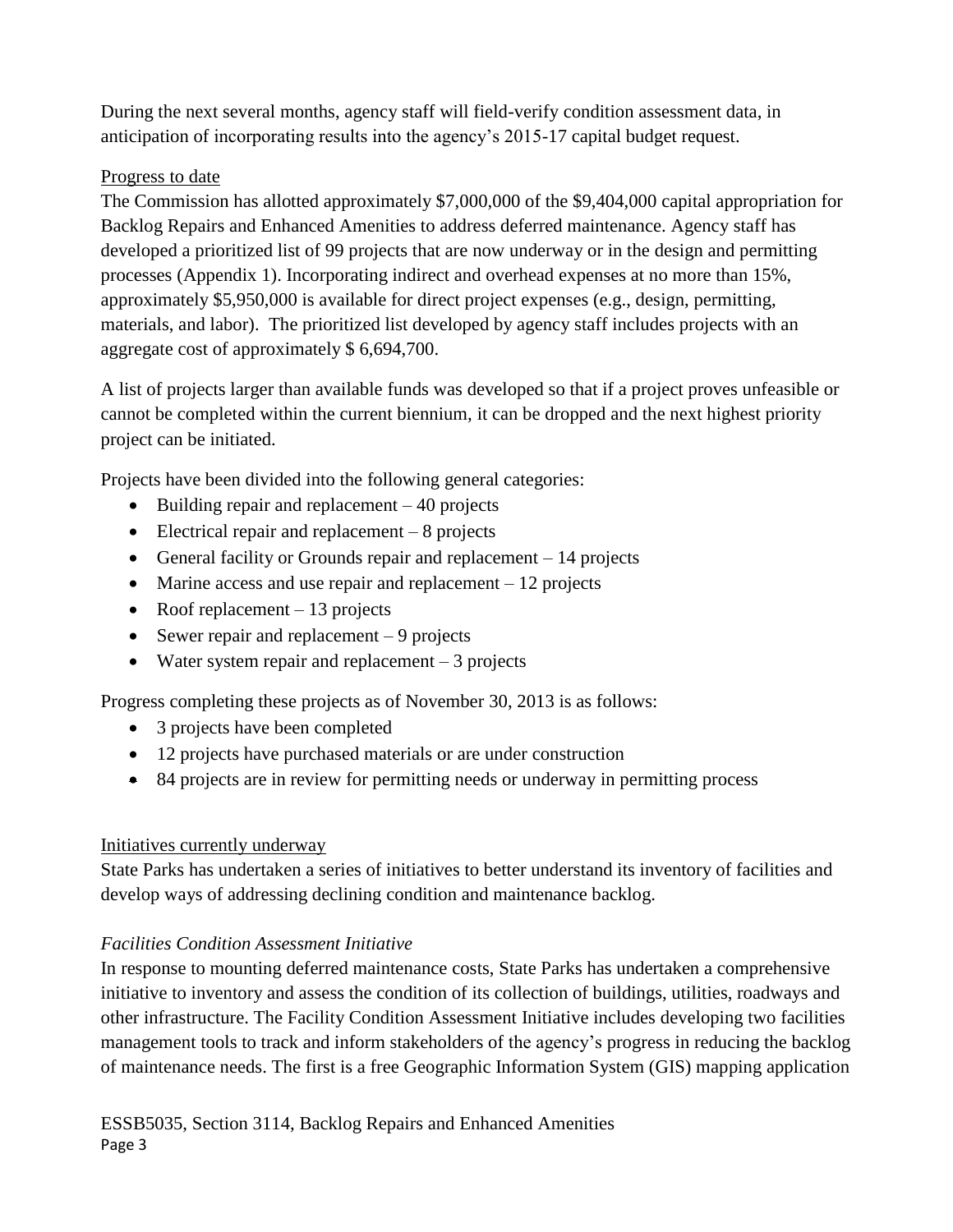that is accessible via the internet. The mapping program shows park boundaries with points locating each building in the state park system.

The program includes a popup screen with information specific to each facility. Information includes:

- 1. Park name
- 2. Park program index number
- 3. The State Uniform Facility Identification number
- 4. Latitude & longitude of the building
- 5. Park use building number
- 6. Building condition on a scale from 1 to 5 (1= Excellent to  $5 =$  Unsatisfactory)
- 7. Square footage of building
- 8. Type of building (an OFM designation of building use)
- 9. Date of construction
- 10. Original cost to construct (if known)
- 11. Historic designation status
- 12. Comments

The GIS mapping program also has an interactive dashboard to summarize condition for any combination of buildings or parks, including a summary of the all of the parks in a region. In the event of a disaster, the program allows field staff to remotely input damage information and photographs for communication to the Federal Emergency Management Agency.

The agency is also working with the Washington State University Extension Office and the Department of Social and Health Services to add State Parks facility inventory and condition data into a multi-agency system known as the Facility Inventory and Condition Assessment Program (FICAP). This program allows users to access and update building condition information via the internet and includes photos and other detailed building component information. State Parks is using the program to determine a Facility Condition Index (FCI) number for each building. An FCI is an overall condition indicator that will form the basis for future maintenance and capital budget priorities.

Initial entry of nearly 2,800 State Parks buildings in FICAP was recently completed, and this information is currently being verified by field staff. Within the next 12 months, staff in individual parks will be able to access FICAP remotely to update condition information and incorporate data into ongoing maintenance activities. The agency intends this program to be an ongoing part of facilities management, and will be able to report specific changes in FCI resulting from capital investment and maintenance activities.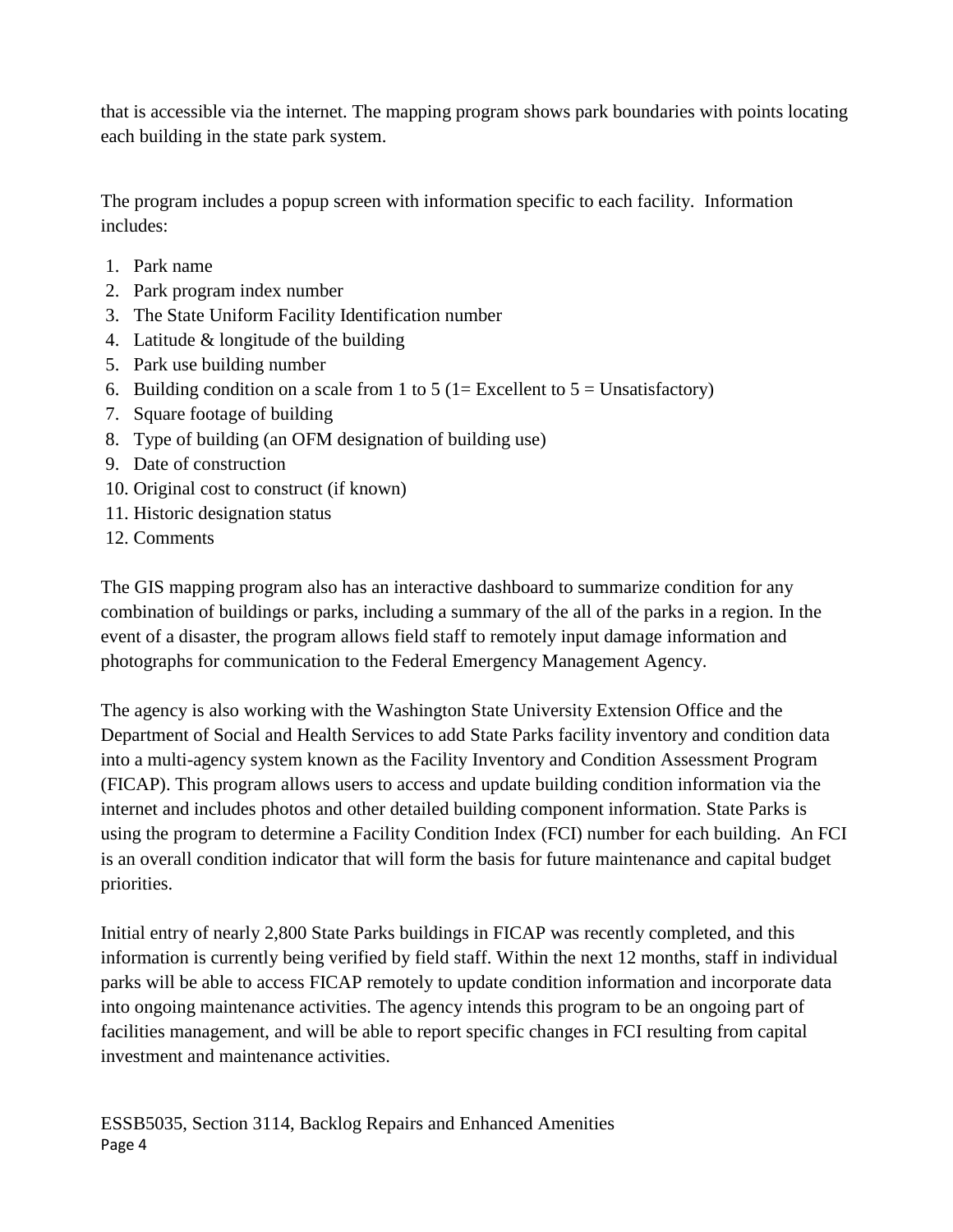#### *Cultural Heritage Initiative*

State Parks has undertaken a Cultural Heritage Initiative to provide a framework for prioritizing treatment of historic buildings and structures within the state park system. It will engage stakeholders to establish priorities (i.e. which buildings deserve attention first) for maintenance or capital projects. This prioritization will be based on the relative significance of the resources in State Parks' ownership, historic themes represented by the agency's historic properties, their current use and condition, and how their condition has changed since the last comprehensive historic properties (between 1997 and 2000, depending on the resource type).

This initiative will strategically prioritize work on historic properties and will be used to inform future capital and deferred maintenance budget requests. It also will identify and prioritize historic properties requiring additional investigations. These investigations typically include in-depth analysis in preparation for a deferred maintenance or capital project or the identification of information gaps that need to be filled in order to evaluate the significance of historic properties within the system.

#### *Maintenance Program Initiative*

State Parks has also undertaken an initiative to analyze ongoing maintenance activities typically performed by park staff and funded through the agency's operating budget. The Maintenance Program Initiative will analyze day-to-day maintenance activities in parks and develop priorities and strategies for directing funds and effort towards the greatest benefit.

### **Limiting charges for project management, indirect, and overhead costs**

#### Background

Historically, State Parks has applied a fifteen percent administrative fee across the agency's capital projects and used these pooled funds to cover and indirect and overhead costs. These costs include expenses to cover agency staff efforts necessary for the completion of capital projects. For example, staff efforts to prepare, advertise and award public works agreements, negotiate and prepare Architectural/Engineering or personal services contracts for a specific capital project, and management of staff directly associated with executing a capital project.

Other costs include space, utilities, payroll, human resources, information technology, and other central administrative costs. State Parks has taken these costs into consideration in determining its percentage of administrative fees. In addition, a benefit pool was created to cover the cost of sick and annual leave within the biennium for staff working on the implementation of specific capital projects. To appropriately account for this direct capital project cost, the agency is reviewing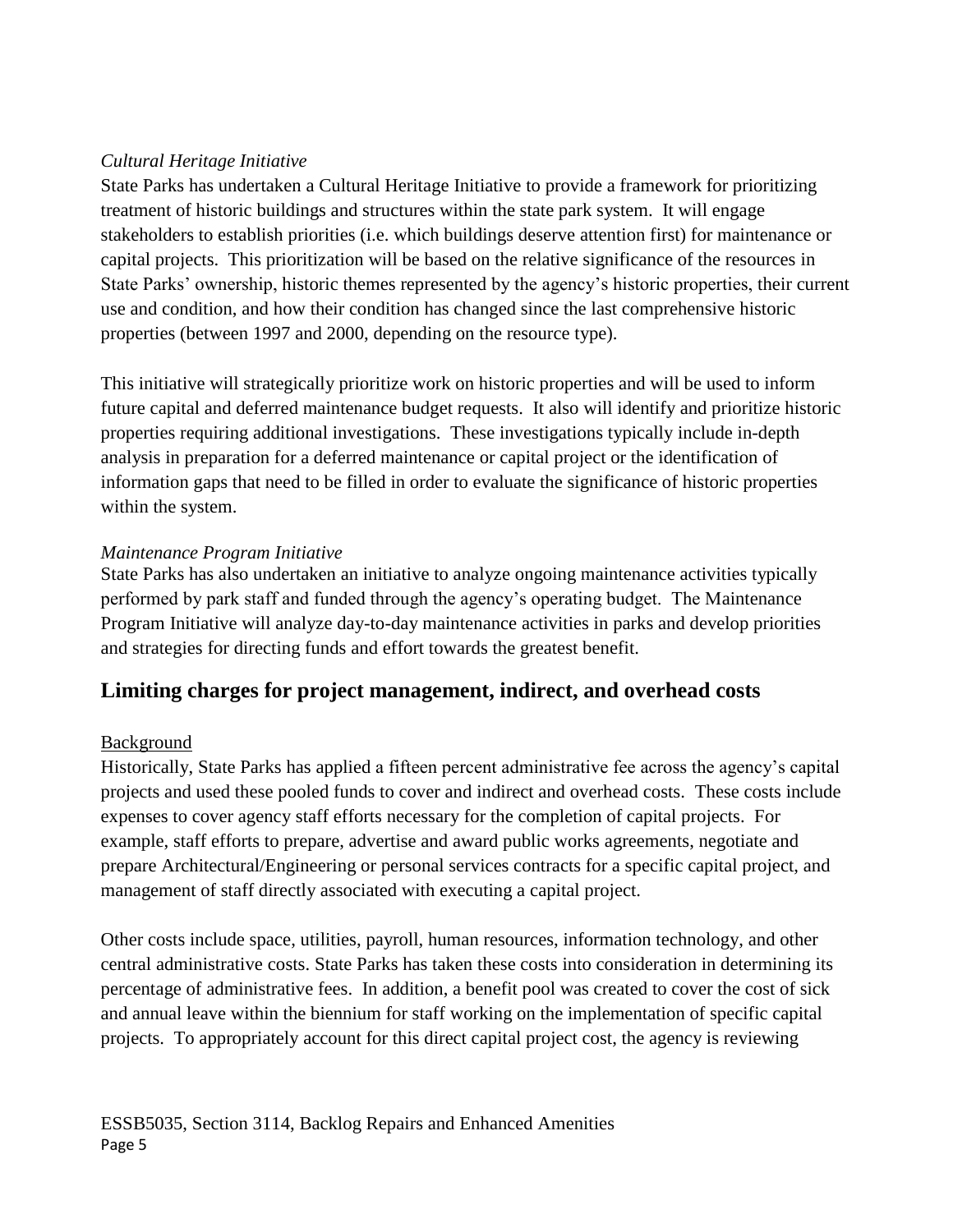practices and processes to ensure that costs are charged proportionately and accurately to the capital project and the operating budget.

#### Project coordination

Achieving a goal of reduced overall indirect costs will require a balanced approach, contracting out some projects and pieces and also having agency staff complete projects. State Parks' current approach is to blend these approaches to achieve the most productive and cost-effective result. One element in achieving this balance requires formal notification and working with representatives of the Washington Federation of State Employees and undertaking negotiations in compliance with the agency's Collective Bargaining Agreement.

Efficiencies in project management are significantly affected by the need to carry out large numbers of small capital projects, which have greater indirect expenses than a smaller number of large projects. Indirect expenses typically include staff effort in support of capital project budgeting and implementation. The design, permit and construction process is generally the same for a project, regardless of its size and total project cost; in other words, direct costs for 10 projects are usually much greater than indirect cost for one project of the same total construction cost. Because State Parks typically manages a large number of complex projects whose total cost may be small, it follows that indirect cost for the agency may be comparatively higher than those in other agencies that are managing a smaller number of projects with significantly higher total project construction costs.

#### Plan of action

State Parks is seeking ways to limit indirect, overhead, and project management charges against capital appropriations. However, reporting progress on achieving cost savings will not be possible until projects are completed. Instead, for purposes of this report, agency staff has outlined several tasks it plans to undertake during the next year in order to achieve cost savings and comply with the budget proviso. These tasks include:

- Refine the agency's definition of indirect and overhead expenses and specifically define which costs are appropriately assigned to each category.
- Review methods for assigning costs to individual projects and those charged to project management, indirect and overhead accounts
- Use the refined definition and information gathered from the review of how costs are assigned to revise methods for calculating indirect and overhead expenses
- Determine a baseline of total indirect and overhead costs using actual expenditures during previous biennia from which to measure improvement during the current biennium
- Develop and track performance measures to gauge overall productivity of the agency capital program

In summary, State Parks is working to reduce the backlog of deferred maintenance projects. State Parks will continue to review operations to find faster, more efficient ways to improve facilities.

ESSB5035, Section 3114, Backlog Repairs and Enhanced Amenities Page 6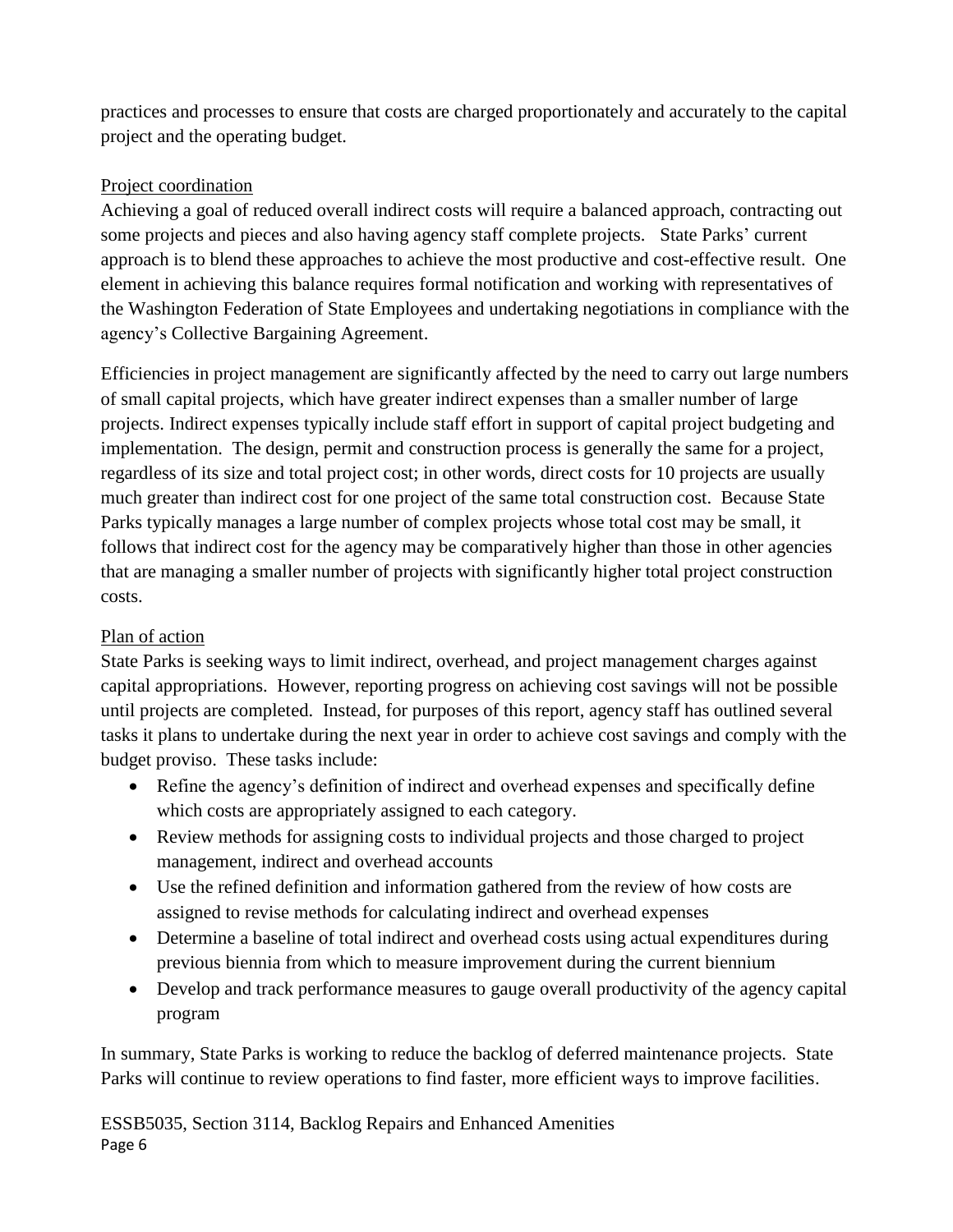Work will also focus on maximizing the use of capital funds, tracking progress in improving the productivity of the agency's capital program and keeping project management, indirect and overhead costs within fifteen percent. The agency will prepare a follow up to this report by December 1, 2014 in compliance with the budget proviso.

For additional information regarding capital program and deferred maintenance, contact Peter Herzog, Assistant Director, Parks Development Division, peter.herzog@parks.wa.gov or (306) 902- 8652.